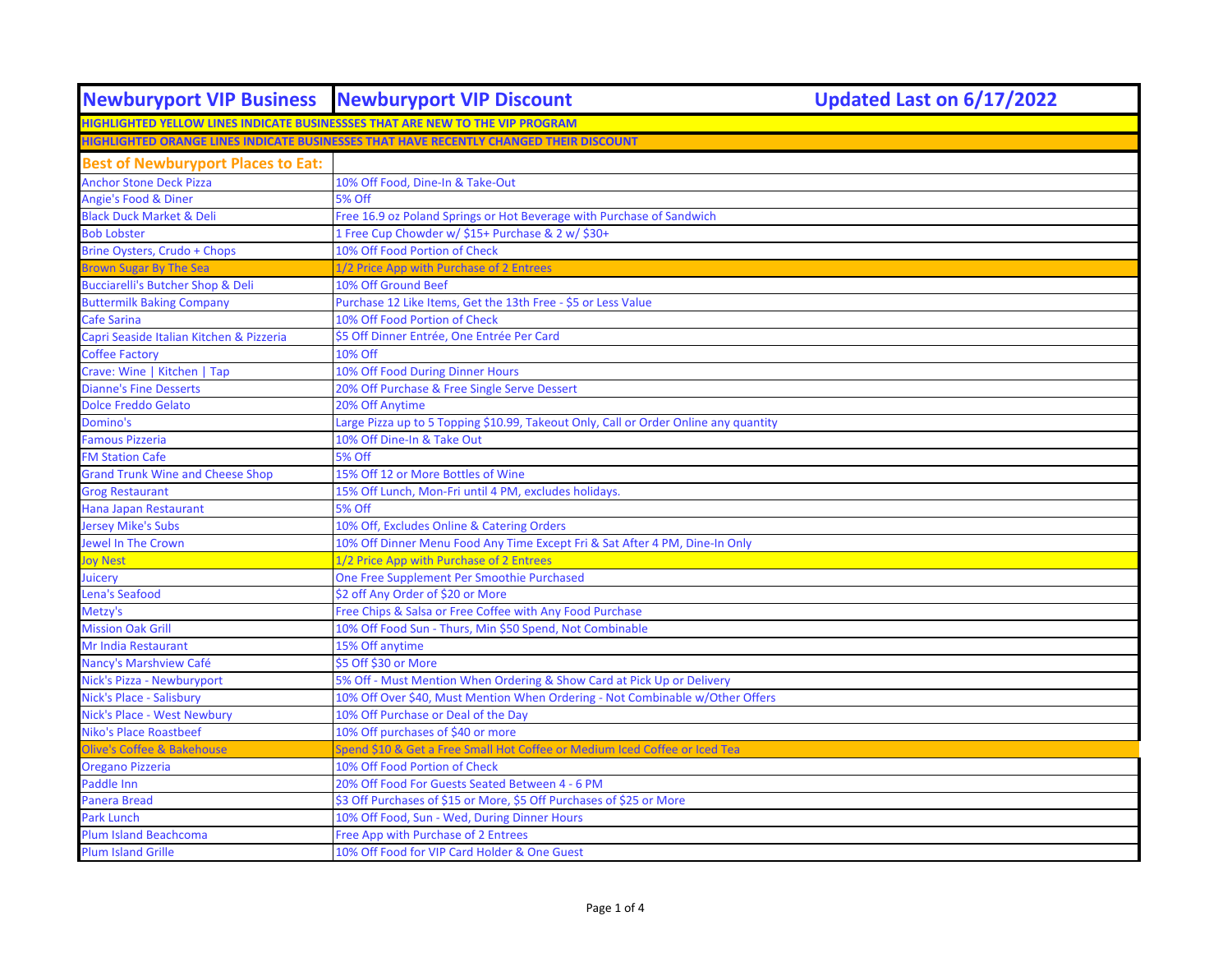| Port Pizza & Subs                          | 10% Off                                                                                                            |  |
|--------------------------------------------|--------------------------------------------------------------------------------------------------------------------|--|
| <b>Ristorante Molise</b>                   | Free App with Purchase of Two Entrees - Not Combinable with Other Promotional Offers                               |  |
| Riverside Café & Diner                     | 10% Off                                                                                                            |  |
| Sea Level Oyster Bar                       | 10% Off Food for up to Four Guests within a Party                                                                  |  |
| Seaglass Restaurant & Lounge               | \$5 Off Dinner Entrée, One Entrée Per Card, Sun-Thurs Only                                                         |  |
| <b>Simply Sweet</b>                        | 10% Off Candy Shop Purchases Over \$5 & Under \$100                                                                |  |
| <b>Starboard Galley</b>                    | 5% Off Food Portion of Check w/ \$50+ Spend & 10% Off \$100+ Spend, Valid Mon- Fri & Not Combinable w/other Offers |  |
| Stone Crust Artisan Pizza                  | 10% Off Dine-In & Take-Out                                                                                         |  |
| Subway                                     | Purchase 12 Inch Sub, Chips & Drink, Get a Free Cookie                                                             |  |
| <b>Sylvan Street Grille</b>                | 10% Off Mon - Fri 11:30 AM - 4 PM                                                                                  |  |
| <b>West Newbury Pizza Company</b>          | 5% Off Food Portion of Check                                                                                       |  |
| <b>Winner's Circle</b>                     | \$2 Off 2nd Lg Pizza w/ Purchase of 1 Lg Pizza at Regular Price                                                    |  |
| <b>Best of Newburyport Places to Shop:</b> |                                                                                                                    |  |
| <b>Amy Williams</b>                        | 10% Off All Full Priced Handbags                                                                                   |  |
| Annie*s                                    | 10% Off All Jewelry                                                                                                |  |
| <b>Appliance Warehouse &amp; Furniture</b> | \$50 Off Appliance Purchases of \$500 or More & 10% Off Furniture Purchases                                        |  |
| <b>BC Essentials</b>                       | 10% Off Purchases of \$50 or More                                                                                  |  |
| <b>Beach Plum Flower Shop</b>              | 10% Off                                                                                                            |  |
| <b>Best of British</b>                     | 10% Off                                                                                                            |  |
| <b>Bird Watcher's Supply &amp; Gift</b>    | 10% Off Purchase, Excludes Bird Seed                                                                               |  |
| <b>Black Dog</b>                           | 10% Off Full Price Merchandise                                                                                     |  |
| <b>Childrens Orchard</b>                   | 15% Off Resale & New Items                                                                                         |  |
| <b>Coastal Chic</b>                        | 10% Off Purchase of \$50 or More (Excludes Furniture & Annie Sloan Products)                                       |  |
| Cottage                                    | 15% Off w/ Some Restrictions                                                                                       |  |
| <b>Cuckoo's Nest</b>                       | 10% Off                                                                                                            |  |
| <b>Design of Mine</b>                      | 10% Off Full Price Merchandise                                                                                     |  |
| <b>Finders Keepers Consignment</b>         | 10% Off All Non-Consignment Items                                                                                  |  |
| <b>Fleet Feet/JackRabbit</b>               | 10% Off Footwear & Apparel - Some Exclusions May Apply                                                             |  |
| <b>Ganesh Imports</b>                      | 10% Off Non Sale Items                                                                                             |  |
| <b>Gentry's Consignment</b>                | 5% Off \$50 or More, 10% Off \$100 or More                                                                         |  |
| <b>Gordon Rug Company</b>                  | 10% Off Full Price Carpet & Flooring                                                                               |  |
| <b>Greetings by Design</b>                 | 10% Off Stationery Cards & Accessories                                                                             |  |
| <b>Just Dogs</b>                           | 10% Off Non-Sale Items with Purchase of \$20 or More, Excludes Ruffwear Products                                   |  |
| <b>Caya Jewelers</b>                       | 10% Off Jewelry (Excludes Diamond Engagement Rings)                                                                |  |
| Leary's Fine Wines & Spirits               | 10% Off a Non-Sale/750 ML Bottle of Wine & 10% Off Purchases from The Cheese Market                                |  |
| Life is Good                               | 20% Off full Priced Merchandise, Not Combinable With Other Offers                                                  |  |
| <b>Lively Kids</b>                         | 10% Off                                                                                                            |  |
| <b>Market Square Jewelers</b>              | 10% Off All Jewelry                                                                                                |  |
| M.K. Benatti Jewelers                      | <b>Free Jewelry Cleaning and Inspection</b>                                                                        |  |
| <b>Native Sun</b>                          | 10% Off Full Price Merchandise                                                                                     |  |
| <b>Natural Dog</b>                         | 10% Off Dog & Cat Treats & Toys                                                                                    |  |
| <b>Nauti Pearl</b>                         | 10% Off Full Price Merchandise                                                                                     |  |
| <b>Nazarian Jewelers</b>                   | 10% Off Purchase                                                                                                   |  |
| <b>New England Wine and Spirits</b>        | 20% Off Case of Wine (Non Sale Bottles Only)                                                                       |  |
| <b>Newburyport Framers</b>                 | 10% Off Custom Framing                                                                                             |  |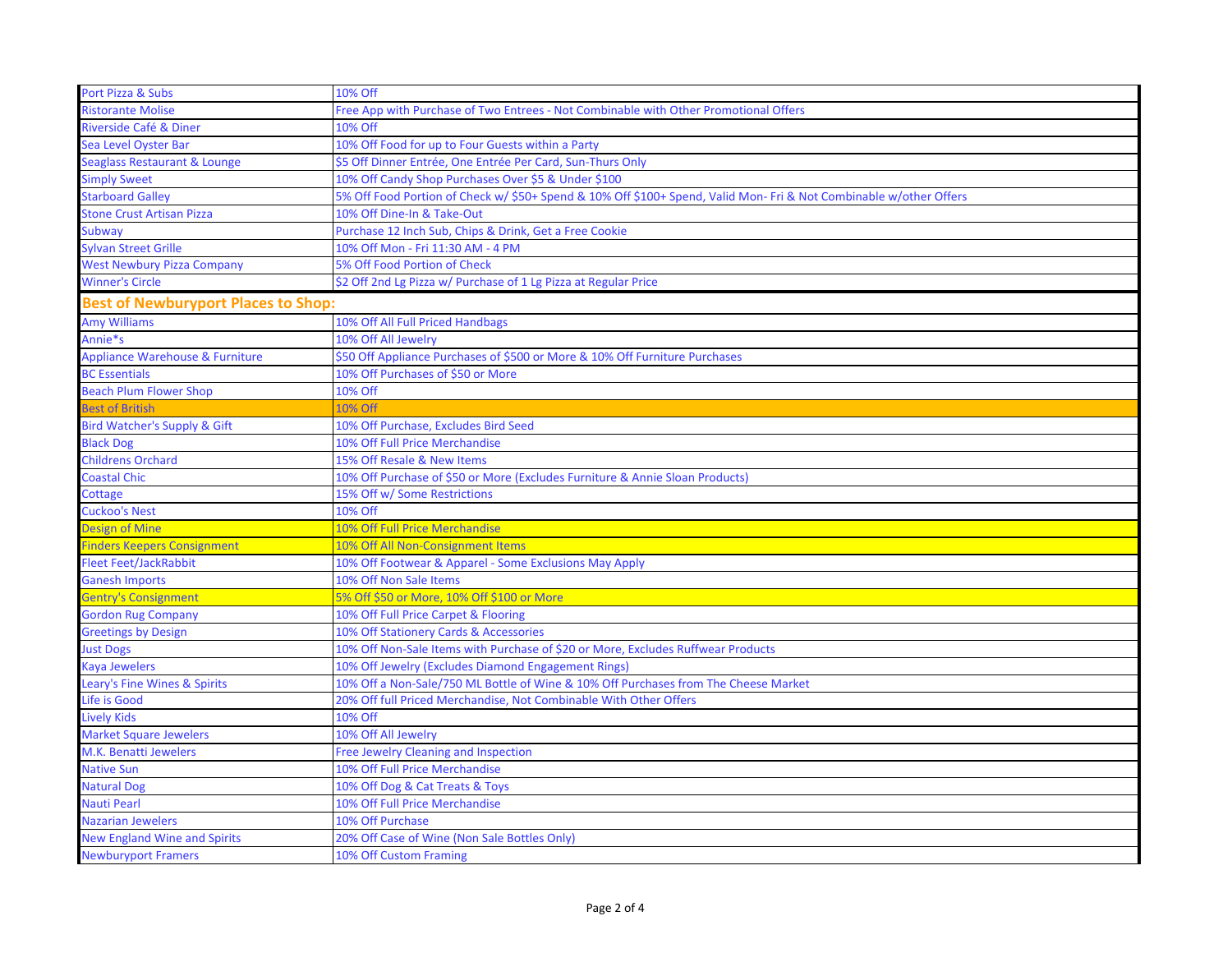| <b>Newburyport Lighting Company</b>              | 20% Off                                                                                                                                     |  |
|--------------------------------------------------|---------------------------------------------------------------------------------------------------------------------------------------------|--|
| <b>Newburyport Optique</b>                       | 50% Off 2nd set of lenses within 30 days purchase of glasses (frames & lenses)*                                                             |  |
| <b>Nunan Florist &amp; Greenhouses</b>           | 15% Off Garden Center Products - Georgetown & West Newbury                                                                                  |  |
| <b>Pam Older Designs</b>                         | 10% Off Purchase of \$50 or More                                                                                                            |  |
| <b>Pandora's Box</b>                             | 10% Off                                                                                                                                     |  |
| Partridge in a Bear Tree                         | 10% Off Non-Sale Items                                                                                                                      |  |
| <b>Port Paint N Paper</b>                        | Free Paint Sample w/ Visit (\$6.95 value)                                                                                                   |  |
| Port Plums & Newburyport Olive Oil               | 10% Off, Some Exclusions Apply                                                                                                              |  |
| Port Wine & Spirits                              | 10% Off 12 Non-Sale Bottles of Wine                                                                                                         |  |
| <b>Pretty Poppy</b>                              | <b>10% Off SCOUT Products</b>                                                                                                               |  |
| <b>Richards Appliance</b>                        | 6.5% Off Purchase of Major Appliances (\$125 CAP Per Purchase)                                                                              |  |
| <b>Richdale Food Store</b>                       | Spend \$50 & Get \$5 Off                                                                                                                    |  |
| <b>Riverside Cycle</b>                           | 10% Off Over \$50 Excluding Bikes, Trailers and Parts                                                                                       |  |
| Sage Market & Design                             | 10% Off Purchase of \$50 or More                                                                                                            |  |
| Smitten                                          | 20% Off One New Full Price Item                                                                                                             |  |
| Soak & Soak Shoreline                            | 15% Off Full Priced Merchandise on Purchases Under \$250                                                                                    |  |
| Southern New Hampshire Art Gallery               | 20% Off                                                                                                                                     |  |
| <b>Files Gone Wild</b>                           | 10% Off Tile, Some Exclusions Apply                                                                                                         |  |
| <b>Frendsetter's Boutique</b>                    | 10% Off Any New Item                                                                                                                        |  |
| <b>Urban Elements</b>                            | 10% Off, Some Exclusions Apply                                                                                                              |  |
| <b>Village Silversmith</b>                       | Free Jewelry Cleaning w/ Any Silversmith Jewelry Purchase*                                                                                  |  |
| <b>VirtuE Jewelers Atelier</b>                   | 10% Off, Excludes Diamond Engagement Rings                                                                                                  |  |
| <b>Watts Eye Associates</b>                      | 20% Off Frames & Lenses (not contacts), Not Combinable With Insurance Discounts                                                             |  |
| <b>Zemanian Jewelers</b>                         | 20% Off Purchases & \$10 Off Repairs Over \$100                                                                                             |  |
| <b>Best of Newburyport Places to Stay:</b>       |                                                                                                                                             |  |
| <b>Clark Currier Inn</b>                         | Stay Monday - Thursday & receive 10% off. Must book directly using code "Weekday" and present card at check-in. Not for 3rd party bookings. |  |
| <b>Compass Rose</b>                              | Stay Monday - Thursday & receive 10% off. Must book directly using code "Weekday" and present card at check-in. Not for 3rd party bookings. |  |
| <b>Essex Street Inn</b>                          | 15% Off or 500 Extra Choice Rewards Privilege Points. Must mention offer when booking and show card @ check-in. Valid thru 12/31/22.        |  |
| Inn at Rings Island                              | 15% Off, Excludes Suites. Must mention when booking & show card at check-in                                                                 |  |
| <b>Best of Newburyport Places to Experience:</b> |                                                                                                                                             |  |
| <b>Actors Studio of Newburyport</b>              | \$2 Off Per Ticket, Money Refunded at Box Office Upon Presenting VIP Card                                                                   |  |
| <b>Aurora Ballroom Dance Studio</b>              | 10% Off, Must Present Card When Paying At Studio, or At First Class When Paying Online                                                      |  |
| <b>Beach Dog Doggie Daycare</b>                  | 10% Off Doggie Daycare Services                                                                                                             |  |
| <b>Body By Fisher Therapeutic Massage</b>        | \$35 for 2nd massage w/ purchase of 1st for full price                                                                                      |  |
| <b>Captain's Fishing Parties</b>                 | \$5 Off Tickets - Show Card at Check-in for Discount Refund of Online Purchases.                                                            |  |
| <b>Clipper City Car Wash</b>                     | \$2 Off Any Wash Package, Email VIPcard@Newburyport.com for Code Needed @ Auto-Teller                                                       |  |
| Computer Doctor                                  | 10% Off, Must Present VIP Card at Appointment                                                                                               |  |
| <b>Custom House Maritime Museum</b>              | 50% Off Museum Admission & 10% Off \$25+ Gift Shop Purchase                                                                                 |  |
| <b>MetroRock Newburyport</b>                     | Free Equipment Rentals for All Day Pass Participants                                                                                        |  |
| Metta Yoga Seacoast                              | 15% Off Class Packages                                                                                                                      |  |
| Mirror Mirror Hair Salon                         | 30% off Microblading & 10% off Nail Services                                                                                                |  |
| <b>Nails 2001</b>                                | <b>5% Off</b>                                                                                                                               |  |
| <b>Newburyport Whale Watch</b>                   | \$5 Off Tickets - Show Card at Check-in for Discount Refund of Online Purchases.                                                            |  |
| <b>Plum Island Kayak</b>                         | 10% Off                                                                                                                                     |  |